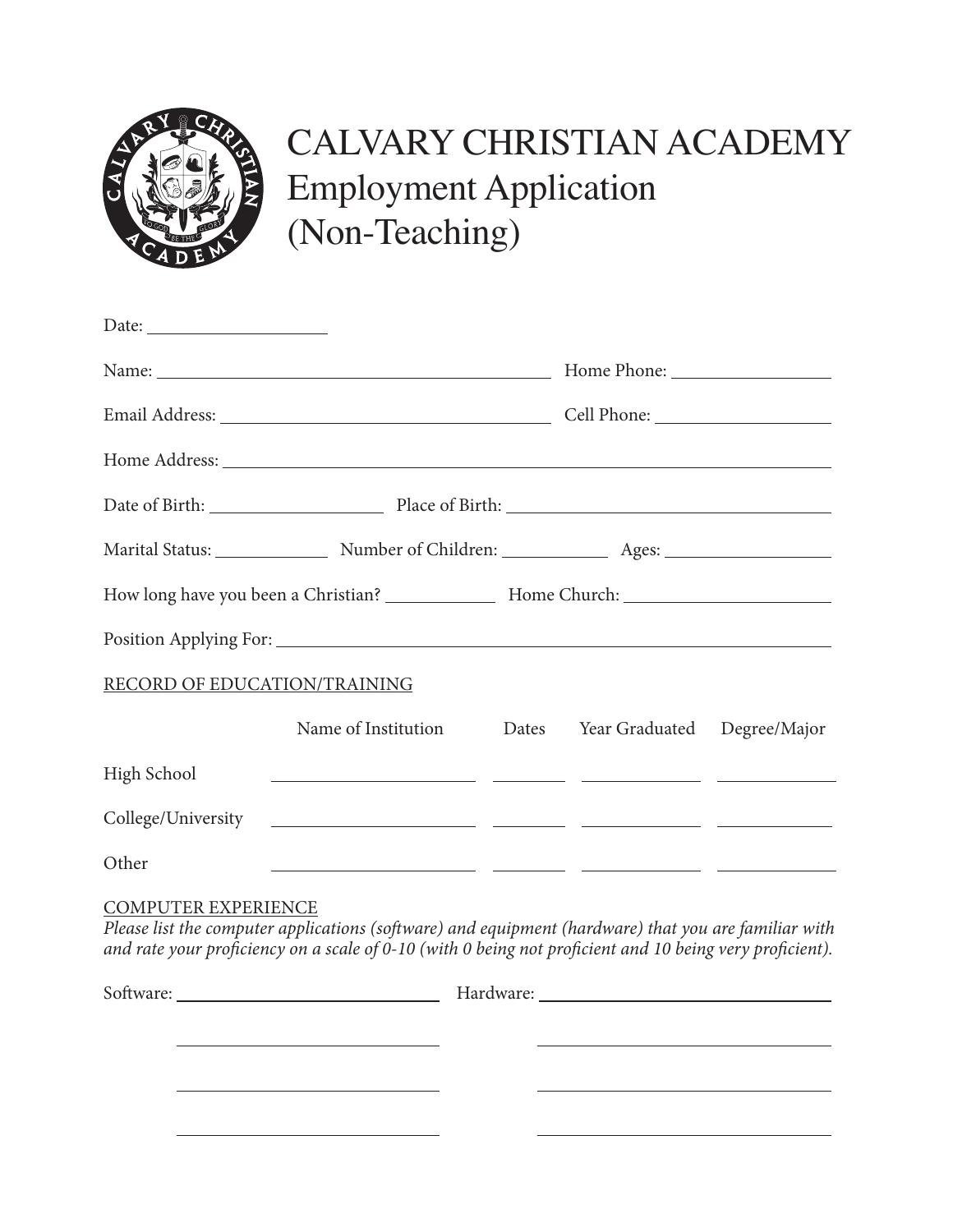## WORK EXPERIENCE

*Beginning with the most recent, please list all work experience for which you have been compensated.*

| Organization                                                                                                               | City & State | Dates | Type of Work |   | Reason for Leaving |
|----------------------------------------------------------------------------------------------------------------------------|--------------|-------|--------------|---|--------------------|
|                                                                                                                            |              |       |              |   |                    |
|                                                                                                                            |              |       |              |   |                    |
|                                                                                                                            |              |       |              |   |                    |
| In a paragraph, please state what you feel are your greatest strengths.                                                    |              |       |              |   |                    |
|                                                                                                                            |              |       |              |   |                    |
|                                                                                                                            |              |       |              |   |                    |
|                                                                                                                            |              |       |              |   |                    |
| PERSONAL HISTORY                                                                                                           |              |       |              |   |                    |
| Do you have a physical condition or handicap that may limit your ability<br>to perform the job for which you are applying? |              |       |              |   | N                  |
| Have you ever been arrested for or convicted of child abuse of any kind?                                                   |              |       |              |   | N                  |
| Have you ever been arrested for or convicted of any other violation of the<br>law other than a minor traffic ticket?       |              |       |              | Y | N                  |
| Have you ever been suspended, dismissed, fired, discharged or asked to<br>resign from a position of employment?            |              |       |              | Y | N                  |
| If you answered Y to any of the above, please explain:                                                                     |              |       |              |   |                    |
|                                                                                                                            |              |       |              |   |                    |